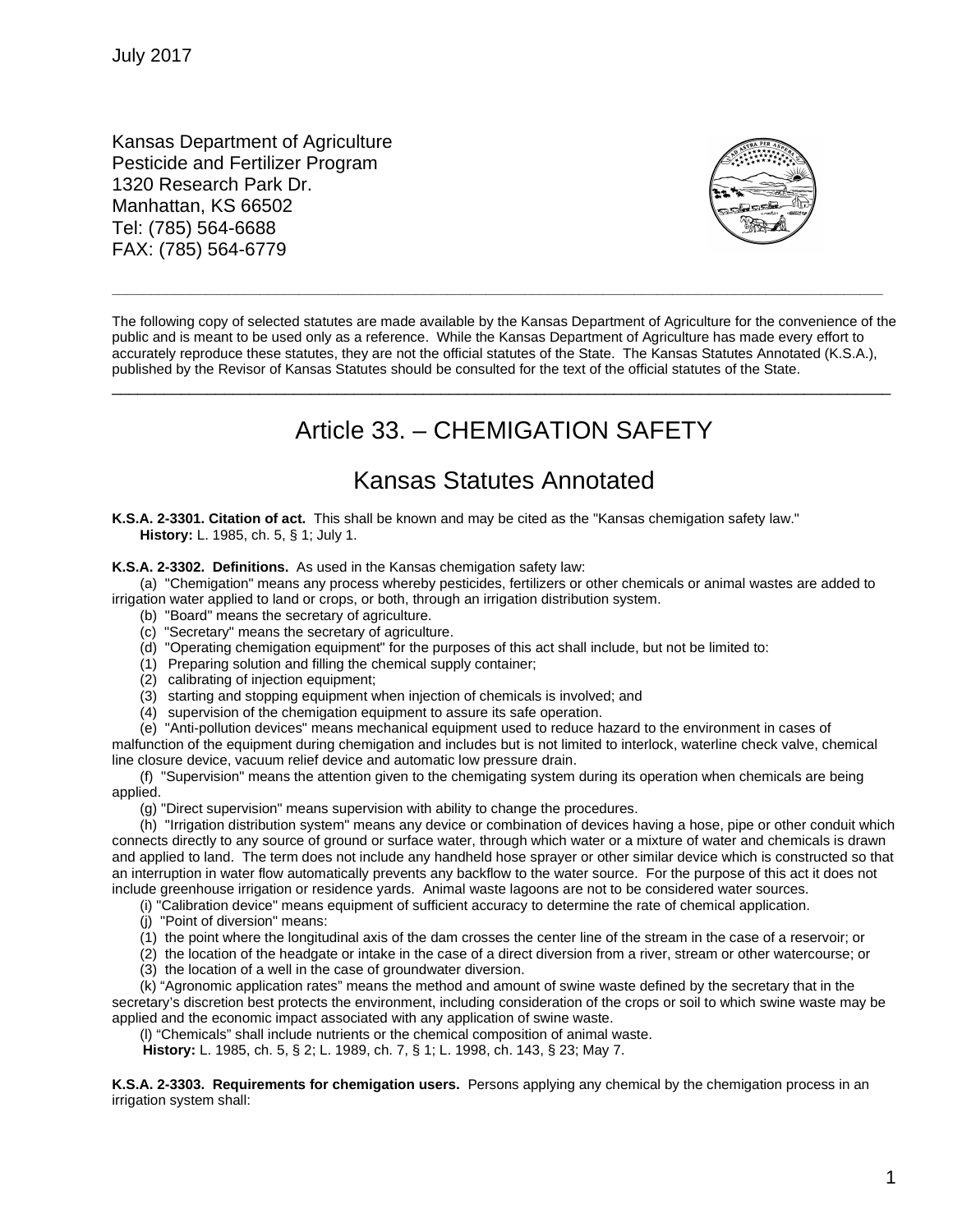- (a) register with the secretary;
- (b) use anti-pollution devices; and

(c) keep records and make reports as deemed appropriate by the secretary.

**History:** L. 1985, ch. 5, § 3; July 1.

**K.S.A. 2-3304. Registration of chemigation users; permit; fee; renewal.** (a) Any user of the chemigation process shall register and obtain a chemigation user's permit before using the process.

(b) Registration shall consist of making application on a form supplied by the secretary. Such application shall include, but not be limited to:

(1) The name of the persons to whom a permit is to be issued, including an owner or operator of land on which chemigation is to be used;

(2) a plan for using anti-pollution devices;

(3) a plan for handling tail water or accumulations of water;

(4) the number and locations, including a legal description, of wellheads which may be involved in the chemigation process and surface water supply withdrawal points, not to include siphon tubes; and

(5) payment of fees.

(c) The application fee for a chemigation user's permit shall be \$75 plus \$15 for each additional point of diversion, except that on and after July 1, 2023, a chemigation user's permit shall be \$55 plus \$10 for each additional point of diversion. A chemigation user's permit may be renewed each year upon making an application, payment of the application fee and completing the report form providing information used in chemigation the previous year.

**History:** L. 1985, ch. 5, § 4; L. 1989, ch. 7, § 2; L. 1994, ch. 336, § 7; L. 2002, ch. 181, § 12; L. 2004, ch. 85, § 12; L. 2009, ch. 128, § 29; L. 2014, ch. 133, § 5; L. 2017, ch. 86, § 7; July 1.

**K.S.A. 2-3305. Functional anti-pollution devices, requirements.** Functional anti-pollution devices shall be used in the chemigation process according to:

(a) Criteria adopted by the secretary by rules and regulations that, in the secretary's discretion, follow the latest scientific knowledge and technology and that is designed to protect the groundwater and surface water of the state; or

(b) the following criteria:

(1) Waterline check valve shall be an automatic, quick-closing device capable of preventing the backflow of water chemical mixtures into the source of water supply during times of system failure or equipment shutdown;

(2) a chemical injection line check valve shall be used to prevent flow of water from the irrigation system into the chemical supply tank and to prevent gravity flow from the chemical supply tank into the irrigation system;

(3) an interlock system shall be used between the power system of the injection unit, the irrigation pumping plant and the pivot, if involved; the interlock shall function so that if the irrigation pump stops, the injection pump will also stop;

(4) a functional vacuum relief device shall be used between the waterline check valve and the irrigation pump to reduce the chance of chemical being back-siphoned into the water source; and

(5) an automatic low pressure drain shall be used between the waterline valve and the irrigation pump.

**History:** L. 1985, ch. 5, § 5; L. 1989, ch. 7, § 3; L. 1998, ch. 143, § 25; May 7.

**K.S.A. 2-3306. Responsibility of chemigation equipment operators; chemigation equipment operator examination; renewal; fee.** (a) Any individual operating chemigation equipment under a chemigation user permit shall be responsible for the safe operation of such chemigation equipment and any such equipment shall be considered to be under the direct supervision of the chemigation user permit holder.

(b) The secretary shall not issue a chemigation user permit to any person unless such person is a certified chemigation equipment operator or has in such person's employment at least one certified chemigation equipment operator. A chemigation equipment operator is an individual who has successfully completed an examination given by the secretary or the secretary's designee. Except as provided in subsection (c), if the chemigation user permit is issued to an individual, that individual must have successfully completed the chemigation equipment operator examination. Such examination shall include, but not be limited to, the following:

(1) The proper use of anti-pollution devices;

(2) preparing the chemical solution and filling the chemical supply container;

(3) calibrating of injection equipment;

(4) supervision of chemigation equipment to assure its safe operation;

(5) environmental and human hazards that may be involved in chemigation;

(6) protective clothing and respiratory equipment;

(7) general precautions to be followed in disposal of containers and decontamination of the equipment;

(8) handling of tail water and other accumulations of water containing chemicals;

9) information of procedures to be followed should chemicals inadvertently enter the water supply source as a result of the chemigation process;

(10) label information, especially chemigation instructions;

(11) applicable state and federal laws and regulations; and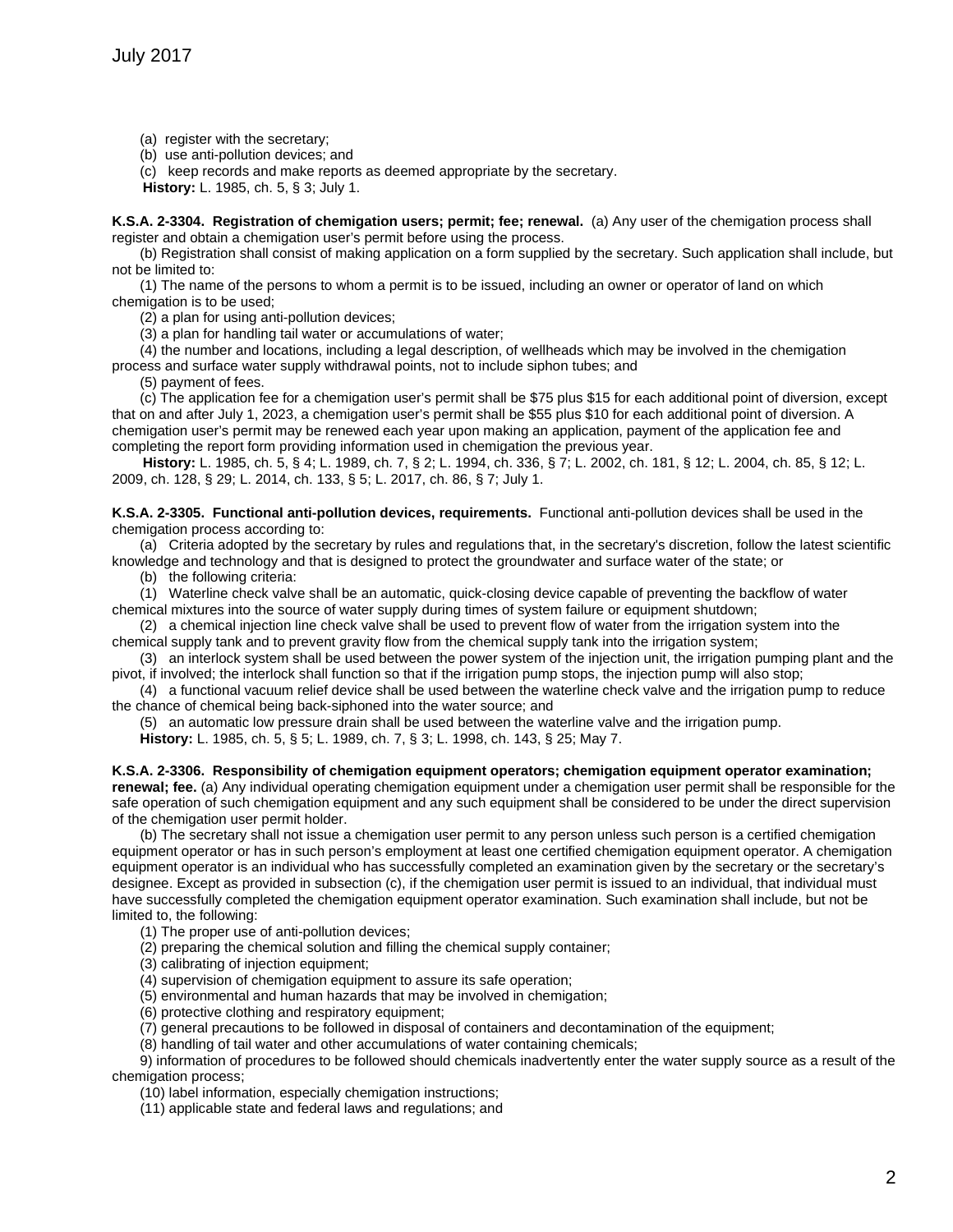(12) any other subject which the secretary deems necessary.

(c) The examination provided for in subsection (b) may be waived for any individual who has been certified as a pesticide applicator in the category of chemigation pursuant to the Kansas pesticide law.

(d) The chemigation equipment operator certification shall expire on December 31 of the fourth calendar year after the year of issue. A chemigation equipment operator certification shall be renewed for a succeeding five year period upon payment of the certification fee and passing the examination specified in either subsection (b) or (c).

(e) The fee for certification as a chemigation equipment operator or for renewal of such certification shall be \$25, except that on and after July 1, 2023, such certification shall be \$10.

**History:** L. 1985, ch. 5, § 6; L. 1989, ch. 7, § 5; L. 2002, ch. 181, § 13; L. 2004, ch. 85, § 13; L. 2009, ch. 128, § 30; L. 2014, ch. 133, § 6; L. 2017, ch. 86, § 8; July 1.

## **K.S.A. 2-3307. Access to premises by secretary; inspections, samples and investigations; search warrants;**

**enforcement of criminal and civil provisions of act.** (a) For the purpose of carrying out the provisions of this act, including any review of the application of swine waste under K.S.A. 2-3318 and amendments thereto, the secretary or the secretary's agent or the county or district attorney or their agents may enter any premises at any reasonable time in order to:

- (1) Have access for the purpose of inspecting any equipment subject to this act;
- (2) inspect or sample water, lands and crops reported to be exposed to chemicals;
- (3) inspect or investigate complaints or injury to humans, crops or land;
- (4) sample chemicals being applied or to be applied; or
- (5) observe the use and application of chemicals.

Should the secretary, the secretary's agent or the county or district attorney or their agents be denied access to any land where such access was sought for the purposes authorized, the secretary or the county or district attorney may apply to any court of competent jurisdiction for a search warrant authorizing access to such land for such purposes. The court, upon such application, may issue the search warrant for the purposes requested.

(b) The enforcement of the criminal provisions of this act shall be the duty of, and shall be implemented by, the county or district attorneys of the various counties or districts. In the event a county or district attorney refuses to act, the attorney general shall so act. The secretary is charged with the duty of enforcing all other provisions of this act.

**History:** L. 1985, ch. 5, § 7; L. 1998, ch. 143, § 26; May 7.

**K.S.A. 2-3308. Unlawful acts; criminal penalties.** (a) Except as provided by subsection (b), it is a misdemeanor punishable by a fine not exceeding \$500 for:

(1) Any person to engage in chemigation without first obtaining a permit as provided in this act;

(2) any person to engage in chemigation on a suspended or revoked permit;

(3) any person to tamper with, or otherwise damage in any way, equipment specified in this act; or

(4) any permit holder to fail to immediately notify the secretary of any actual or suspected accident resulting from the use of chemigation.

(b) It is a misdemeanor punishable by a fine not exceeding \$5,000 per violation for any person to knowingly:

(1) Commit any act described by subsection (a); or

(2) commit any unlawful act described by K.S.A. 2-3313 and amendments thereto.

**History:** L. 1985, ch. 5, § 8; L. 1989, ch. 7, § 6; July 1.

**K.S.A. 2-3309. Administration of act; employees; rules and regulations.** (a) The secretary of agriculture shall administer this act and shall have authority to employ such qualified persons deemed necessary to carry out the provisions of this act.

(b) The secretary shall adopt such rules and regulations the secretary deems necessary to carry out the provisions of this act. Such rules and regulations shall be promulgated on or before July 1, 2010.

**History:** L. 1985, ch. 5, § 9; L. 2004, ch. 101, § 58; L. 2009, ch. 128, § 31; July 1.

**K.S.A. 2-3310. Denial, suspension, revocation or modification of permits, notice and hearing; grounds.** The secretary, after notice and opportunity for a hearing in accordance with the provisions of the Kansas administrative procedure act, may deny, suspend, revoke or modify the provisions of any permit issued under this act, if the secretary finds that the applicant, registrant or permit holder has:

(a) Been convicted of or pleaded guilty to a violation of this act or the Kansas pesticide law, or has been convicted of or pleaded guilty to a felony under the laws of this state or of the United States, if the board determines, after investigation, that such person has not been sufficiently rehabilitated to warrant the public trust;

(b) failed to comply with any provision or requirement of this act or any rule and regulation adopted thereunder; or

(c) had any certificate, registration or permit issued under this act or the Kansas pesticide law revoked.

**History:** L. 1985, ch. 5, § 10; L. 1988, ch. 356, § 34; July 1, 1989.

**K.S.A. 2-3311. Denial, suspension, revocation or modification of permit; notice and opportunity for hearing.** The secretary may revoke, deny renewal or suspend, for any cause, a chemigation user's permit, after notice and opportunity for a hearing are given in accordance with the provisions of the Kansas administrative procedure act. The notice shall be sent to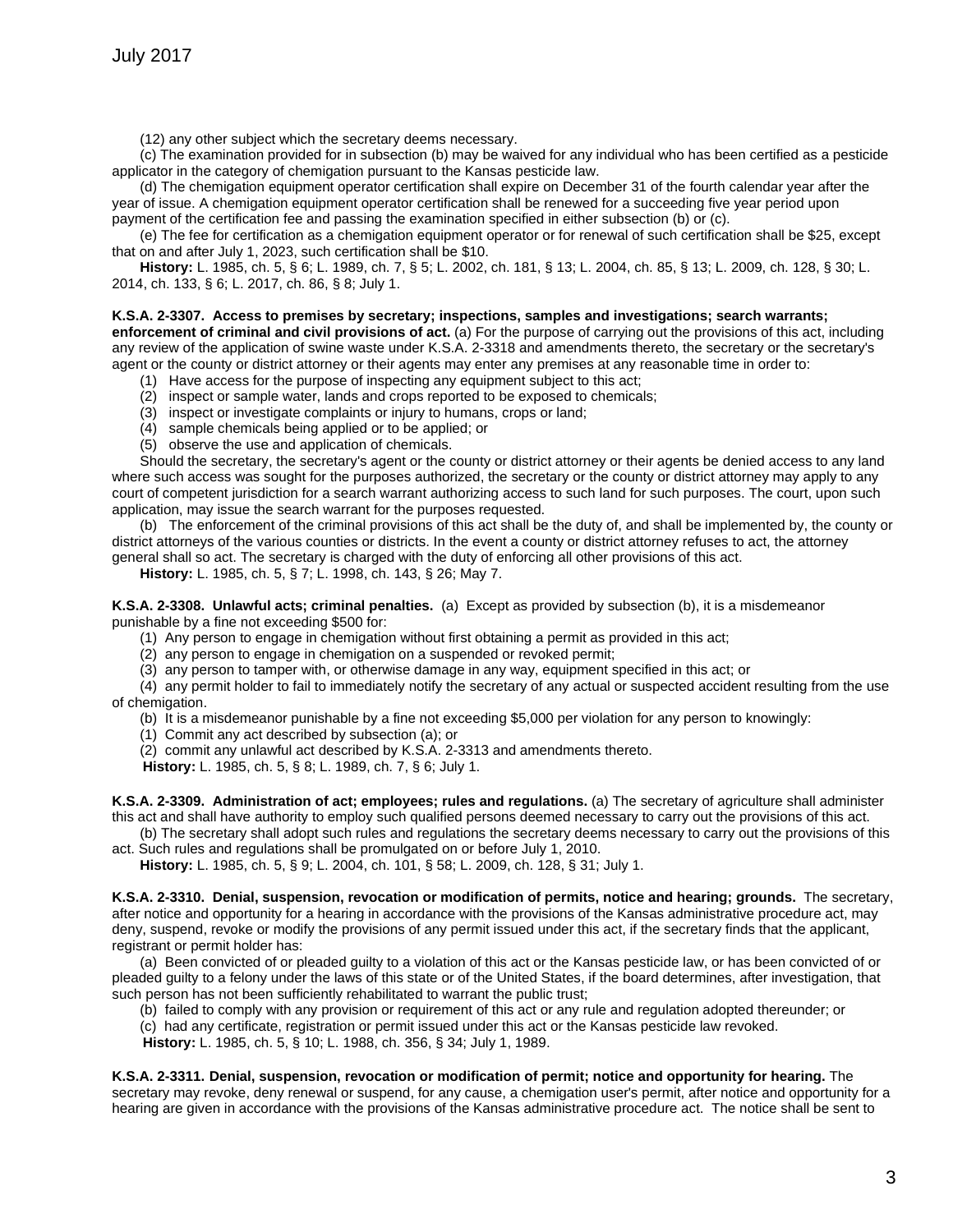the registrant or permit holder at such person's address as shown by the records of the secretary, setting out the alleged grounds for revocation or suspension. The registrant or permit holder shall have the right to appear in person and by counsel and to testify and introduce evidence. If such person fails to appear, the matter may be heard in such person's absence. Any such hearing may be conducted by the secretary or a presiding officer from the office of administrative hearings.

**History:** L. 1985, ch. 5, § 11; L. 1988, ch. 356, § 35; L. 2004, ch. 145, § 8; L. 2010, ch. 60, § 6; July 1.

**K.S.A. 2-3312. Same; judicial review of secretary's action.** The registrant or permit holder may obtain review of an order of the secretary revoking or suspending a chemigation user registration or chemigation user's permit or denying or declining to issue or to renew such registration or permit in accordance with the Kansas judicial review act.

**History:** L. 1985, ch. 5, § 12; L. 1986, ch. 318, § 15; L. 2010, ch. 17, § 15; July 1.

**K.S.A. 2-3313. Unlawful acts.** It shall be unlawful for any person required to be registered or to hold a permit under the provisions of this act to:

(a) Make a pesticide use or application not in accordance with the directions for use shown on the label registered under the Kansas agricultural chemical act and by the federal environmental protection agency;

(b) knowingly use ineffective or improper equipment or materials;

(c) refuse or neglect to keep and maintain records required by this act or refuse or neglect to make records available when and as required by this act;

(d) make false or fraudulent records or reports;

(e) use fraud or misrepresentation in making an application for or renewal of a registration or permit issued under the provisions of this act;

(f) refuse or neglect to comply with any limitations or restrictions on or in a duly issued registration or permit;

(g) aid, abet or conspire with any person to evade any of the provisions of this act or allow a registration or permit issued under the provisions of this act to be used by a person not named on the registration or permit;

(h) impersonate any state, county or city inspector or official, as acting in their official capacity;

(i) use any chemigation method or pesticide, fertilizer or other chemical material without regard to public health, safety or welfare; or

(j) use the chemigation process without proper registration or permit issued under the provisions of this act. **History:** L. 1985, ch. 5, § 13; July 1.

**K.S.A. 2-3314. Injunctive relief for violations of act.** The district courts of Kansas shall have jurisdiction to restrain violations of this act by injunction without the institution of criminal proceedings. The injunction shall be issued without bond. **History:** L. 1985, ch. 5, § 14; July 1.

**K.S.A. 2-3315. Chemigation fee fund; expenditures.** The secretary shall remit all moneys received under this act to the state treasurer in accordance with the provisions of K.S.A. 75-4215, and amendments thereto. Upon receipt of each such remittance, the state treasurer shall deposit the entire amount in the state treasury to the credit of the chemigation fee fund. All expenditures from the chemigation fee fund shall be made in accordance with appropriation acts upon warrants of the director of accounts and reports issued pursuant to vouchers approved by the secretary of agriculture or by a person or persons designated by the secretary.

**History:** L. 1985, ch. 5, § 15; L. 1994, ch. 336, § 8; L. 2001, ch. 5, § 22; L. 2004, ch. 101, § 59; July 1.

**K.S.A. 2-3316. Subpoena power.** The secretary may issue subpoenas to compel the attendance of witnesses or production of books, documents and records anywhere in the state in any hearing affecting the authority or privilege granted by a registration or permit issued under the provisions of this act.

**History:** L. 1985, ch. 5, § 16; July 1.

**K.S.A. 2-3317. Penalties.** (a) Any person who violates any of the provisions of the Kansas chemigation safety law, in addition to any other penalty provided by law, may incur a civil penalty imposed under subsection (b) in the amount fixed by rules and regulations of the secretary in an amount not less than \$100 nor more than \$5,000 for each violation and, in the case of a continuing violation, every day such violation continues shall be deemed a separate violation.

(b) A duly authorized agent of the secretary, upon a finding that a person or any employee or agent has violated the Kansas chemigation safety law, may impose a civil penalty as provided in this section upon such person.

(c) No civil penalty shall be imposed pursuant to this section except upon the written order of the duly authorized agent of the secretary to the person who committed the violation. Such order shall state the violation, the penalty to be imposed and the right of such person to appeal to the secretary. Any such person, within 20 days after notification, may make written request to the secretary for a hearing or informal conference hearing in accordance with the provisions of the Kansas administrative procedure act. The secretary shall affirm, reverse or modify the order and shall specify the reasons therefor.

(d) Any person aggrieved by an order of the secretary made under this section may appeal such order to the district court in the manner provided by the Kansas judicial review act.